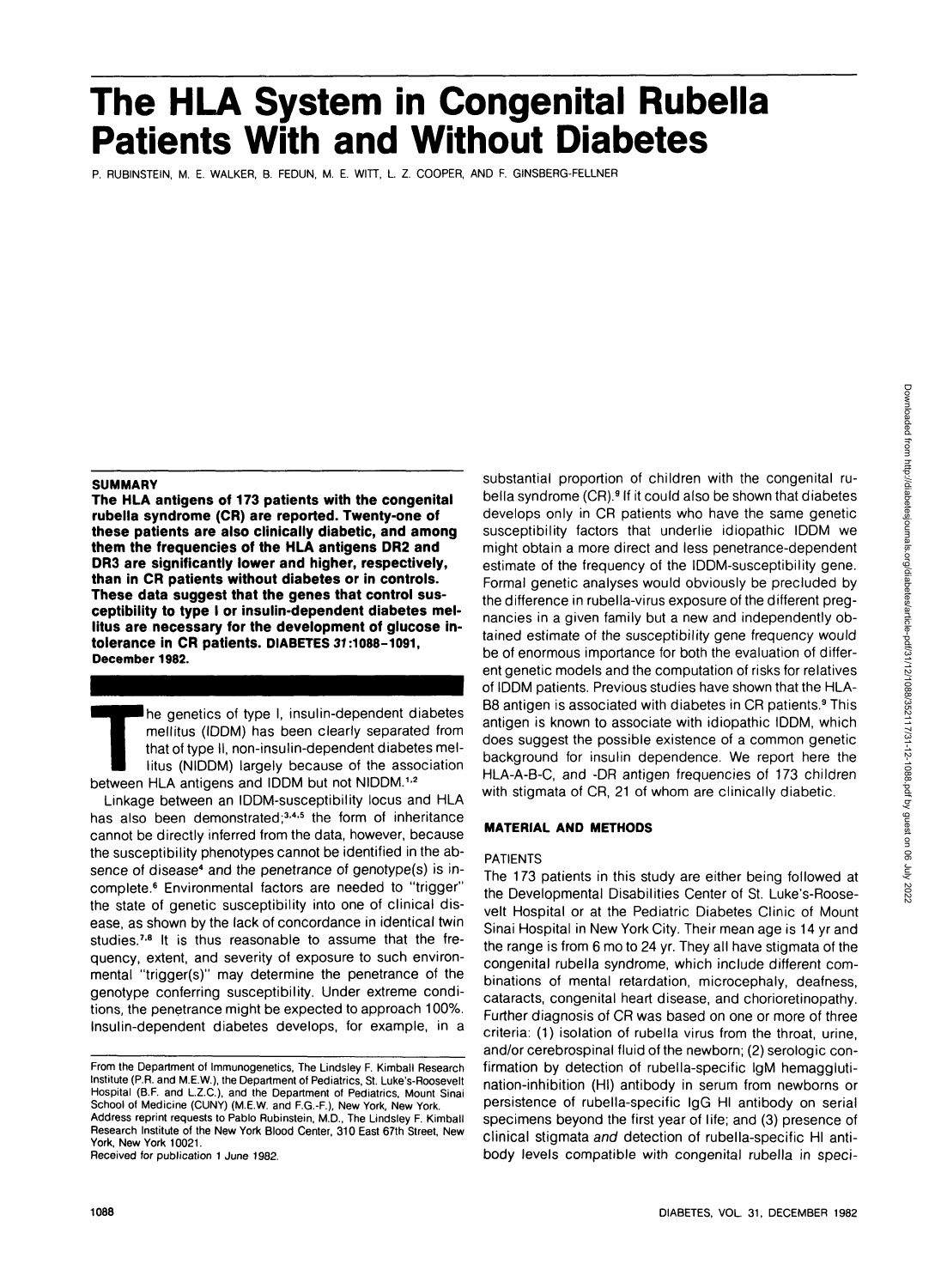#### P. RUBINSTEIN AND ASSOCIATES

mens obtained at times that do not permit us to rule out postnatal infection. In more than half of all cases the diagnosis was established on the basis of criterion (1) or (2) (16% and 41%, respectively). No significant differences in the frequency of diagnostic criteria were observed for children who are currently diabetic (19% and 29%). All the patients in this sample have had periodic testing for blood and urinary glucose, and for hemoglobin  $A_{1c}$  (and for total glycohemoglobin when hemoglobins S, C, or F were seen), and all have had at least one determination of oral glucose tolerance. Twenty-one patients are clinically diabetic according to the criteria of the National Diabetes Data Group.<sup>10</sup> Sixteen are insulin-dependent (eight of each sex) and have had at least one episode of ketoacidosis; the other five evidence low and progressively decreasing insulin responses to oral glucose. Their insulin levels during a 3-h glucose tolerance test were at least two standard errors below the mean for normal children of the same age. The analysis of the HLA data has been done without differentiating patients on this basis.

#### CONTROLS

Two control samples have been HLA typed to provide "normal" frequencies of HLA antigens. Control 1 is a sample of 136 individuals, the ethnic backgrounds of whom are very similar to those of our patients, examined at Mount Sinai Hospital during studies on gestational diabetes; control 2 is a sample of 231 normal, random, unrelated New York Caucasians.

# HLA TYPING

**Reagents.** One hundred eighty mono- or oligospecific reagents able to recognize 65 HLA antigens were used. Because of the sample size, however, the "splits" of antigens A9 and A10, B5, B12, B15, Bw16, B17, Bw21, Bw22, and Bw40 have not been analyzed separately even though they have been determined. The sera used in these typings have been evaluated on a panel typed with the Eighth International Histocompatibility Workshop serum set.11

**Techniques.** HLA-A, -B, and -C antigens were tested with the contrast fluorescence test;<sup>12</sup> HLA-DR with the two-color fluorescence test.<sup>13</sup>

#### STATISTICAL ANALYSIS

All comparisons have been investigated for significance using Fisher's exact text.

## **RESULTS AND DISCUSSION**

The HLA phenotypes and the frequencies of HLA antigens in CR patients with and without diabetes are given in Tables 1 and 2, respectively, the latter including the HLA frequencies in both control samples.

The frequencies for CR patients without diabetes and for all CR patients taken together do not differ markedly from those in control sample 1. Because the two control samples differ in a few antigens, mostly of the HLA-A and -B series, control 1, made up of patients of a similar racial background to those in the CR sample, has been used for comparative purposes. Control sample 2 is included to allow for the further evaluation of any differences, a necessary step owing to the clear genetic heterogeneity within each of these samples. Table 3 (top) summarizes the significant differences

| TABLE 1 |  |  |                                             |
|---------|--|--|---------------------------------------------|
|         |  |  | HLA phenotypes of CR patients with diabetes |

|             |                   | <b>HLA loci</b> |                  |
|-------------|-------------------|-----------------|------------------|
| Patients    | Α                 | в               | DR               |
| J.C.        | 10                | 18              | 3,w6             |
| L.C.        | 3,w32             | 8,13            | 3,4              |
| L.J.        | 2                 | 5,15            | 1,4              |
| N.M.        | 2,26              | w38,w39         | 4,8              |
| R.R.        | 2                 | 14,w50          | 3,7              |
| N.I.        | $\overline{c}$    | w40,18          | 1,7              |
| M.E.        | 2,w31             | 5,7             | 4,5              |
| <b>B.W.</b> | 28,w30            | 12,17           | 3,7              |
| H.C.        | 26,w30            | w22,w53         | 3,5              |
| D.I.        | 9                 | w21,w44         | 5,7              |
| D.J.        | 1,w <sub>24</sub> | 8*              | 3*               |
| F.V.        | 2,3               | w40.w49         | 4,5              |
| McG.R.      | 1,3               | w40,8           | 3,4              |
| R.Z.        | w23,28            | 8.18            | 7,8              |
| D.J.M.      | 25,w33            | w39,14          | 1,3              |
| <b>B.A.</b> | 1,26              | 8,w38           | 5,3              |
| D'D.S.      |                   | 8               | 3                |
| W.R.        | 3                 |                 | 7,w <sub>6</sub> |
| G.L.        | 2,28              | 15,17           | 3,4              |
| M.D.        | 2                 | w53             | 7,w6             |
| R.C.        | 9.w30             | 37.w39          | 4,w10            |

\* Family-proven homozygote.

 $(P \le 0.05)$  in antigen frequencies between control sample 1 and the two CR patient samples either together or separately. For the A and B series, the most interesting difference refers to Bw35, which is decreased in the CR patients. This reduction in frequency is significant for the group as a whole ( $P = 0.022$ ) and, especially, for CR patients with diabetes, among whom Bw35 is absent ( $P = 0.017$ ). The lower frequency of Bw35 should be confirmed in an independent study, since ours is the first sample in which it has been observed, but is interesting because Bw35 associates positively with other diseases of possibly viral etiology.<sup>14-16</sup>

Deviations in the frequencies of DR2 and DR3 and to a lesser extent (Table 2) of DR4, on the other hand, are restricted to the group of CR patients with diabetes and are the same as those encountered in patients with idiopathic IDDM. As in IDDM, the frequency of B8 is elevated together with, though not as much as, that of DR3. DR2 is absent in CR patients with diabetes. The frequency of DR4, an antigen associated with IDDM in most Caucasian samples, is also elevated in our CR diabetic patients (38% versus 23% in control 1), but the difference is not as yet significant. We conclude that the frequencies of the IDDM-associated DR antigens in the CR patients with diabetes are significantly different from those in CR patients without diabetes and in each of the two control samples. Furthermore, since the frequencies of DR2, DR3, and DR4 are almost the same in both control samples, it is unlikely that these associations are due to differences caused by racial stratification.

DR3 and the B8, DR3 haplotype associate with a number of diseases other than IDDM and, hence, the positive association between DR3 and diabetes in CR patients is not by itself proof of identity in genetic backgrounds with the conventional form of IDDM. There may also be some clinical differences between these forms of diabetes, particularly in the abruptness of onset. It is remarkable, therefore, that the distinctive feature of the HLA-IDDM association, namely, the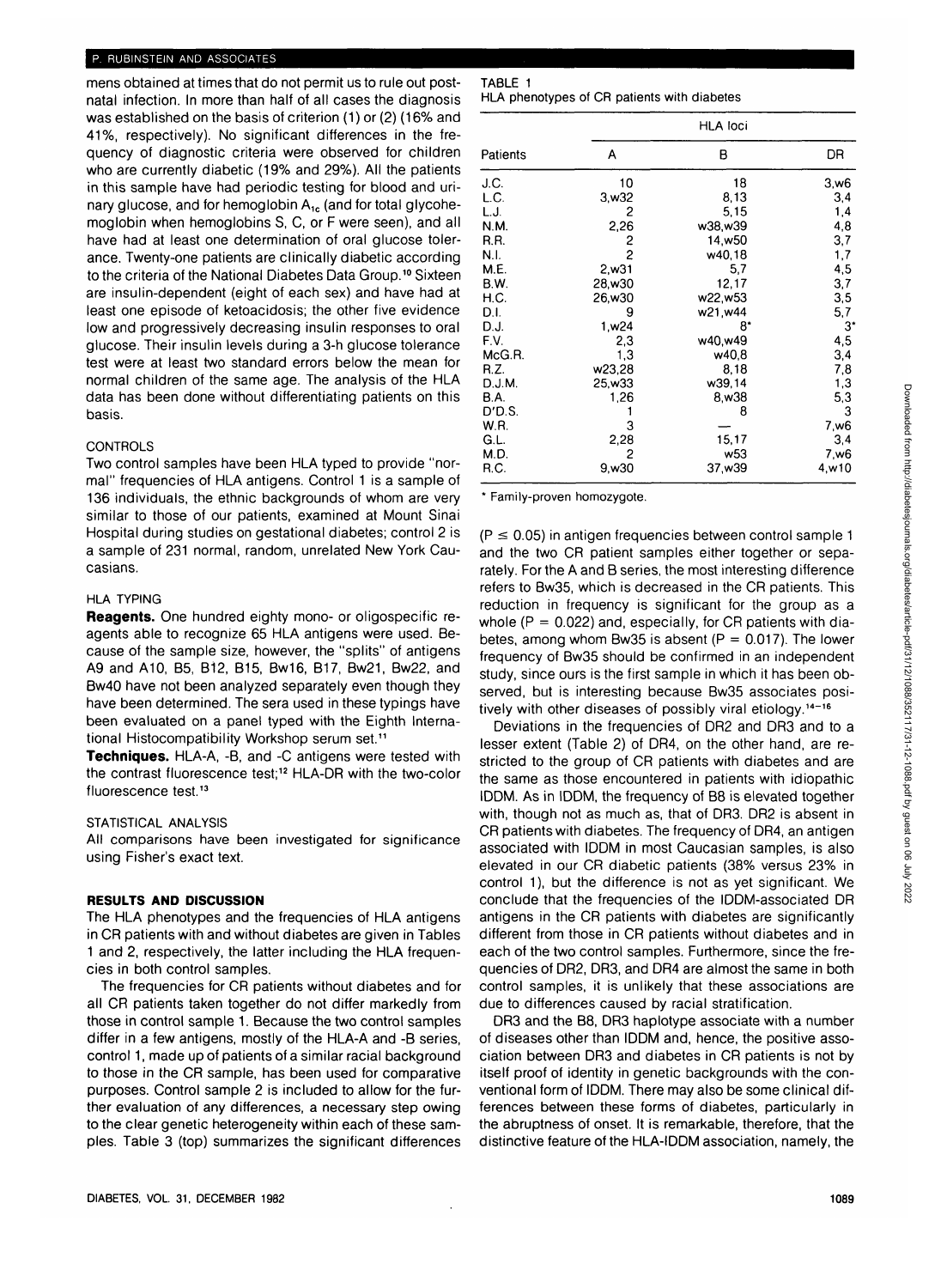#### TABLE 2

HLA antigens (%) in CR patients with and without diabetes and in controls

| All<br>Control 1*<br>Without diabetes<br>With diabetes<br>$(N = 173)$<br>$(N = 136)$<br>$(N = 152)$<br>$(N = 21)$<br>Antigen<br>Α<br>19.7<br>19.7<br>25.1<br>19<br>13.2<br>1<br>38.5<br>2<br>36.8<br>38<br>37.0<br>35.3<br>3<br>18.4<br>24<br>19.1<br>21.3<br>20.0<br>9<br>25.0<br>19<br>24.3<br>20.3<br>25.7<br>10<br>24<br>14.5<br>12.1<br>13.2<br>10.3<br>11<br>4.0<br>0<br>3.5<br>2.2<br>11.3<br>w19†<br>3.3<br>0<br>2.9<br>$\pmb{0}$<br>8.2<br>16.2<br>11.2<br>11.6<br>28<br>14<br>7.8<br>w29<br>8.6<br>0<br>7.5<br>11.0<br>5.2<br>13.9<br>w30<br>13.8<br>18.4<br>14<br>5.2<br>w31<br>5.3<br>0<br>4.6<br>3.7<br>8.2<br>7.4<br>w32<br>4.0<br>10<br>4.6<br>3.5<br>5<br>w33<br>3.7<br>6.6<br>6.4<br>3.7<br>w34<br>2.0<br>0<br>0.5<br>1.7<br>В<br>5<br>18.4<br>10<br>17.3<br>11.3<br>11.0<br>$\boldsymbol{7}$<br>13.8<br>5<br>12.7<br>18.2<br>13.2<br>8<br>15.6<br>16.4<br>13.8<br>29<br>8.8<br>25.7<br>12<br>23.7<br>10<br>33.8<br>21.6<br>3.5<br>3.3<br>5<br>2.2<br>6.1<br>13 |    |     | CR patients |     |     |                           |
|----------------------------------------------------------------------------------------------------------------------------------------------------------------------------------------------------------------------------------------------------------------------------------------------------------------------------------------------------------------------------------------------------------------------------------------------------------------------------------------------------------------------------------------------------------------------------------------------------------------------------------------------------------------------------------------------------------------------------------------------------------------------------------------------------------------------------------------------------------------------------------------------------------------------------------------------------------------------------------|----|-----|-------------|-----|-----|---------------------------|
|                                                                                                                                                                                                                                                                                                                                                                                                                                                                                                                                                                                                                                                                                                                                                                                                                                                                                                                                                                                  |    |     |             |     |     | Control 2*<br>$(N = 231)$ |
|                                                                                                                                                                                                                                                                                                                                                                                                                                                                                                                                                                                                                                                                                                                                                                                                                                                                                                                                                                                  |    |     |             |     |     |                           |
|                                                                                                                                                                                                                                                                                                                                                                                                                                                                                                                                                                                                                                                                                                                                                                                                                                                                                                                                                                                  |    |     |             |     |     |                           |
|                                                                                                                                                                                                                                                                                                                                                                                                                                                                                                                                                                                                                                                                                                                                                                                                                                                                                                                                                                                  |    |     |             |     |     |                           |
|                                                                                                                                                                                                                                                                                                                                                                                                                                                                                                                                                                                                                                                                                                                                                                                                                                                                                                                                                                                  |    |     |             |     |     |                           |
|                                                                                                                                                                                                                                                                                                                                                                                                                                                                                                                                                                                                                                                                                                                                                                                                                                                                                                                                                                                  |    |     |             |     |     |                           |
|                                                                                                                                                                                                                                                                                                                                                                                                                                                                                                                                                                                                                                                                                                                                                                                                                                                                                                                                                                                  |    |     |             |     |     |                           |
|                                                                                                                                                                                                                                                                                                                                                                                                                                                                                                                                                                                                                                                                                                                                                                                                                                                                                                                                                                                  |    |     |             |     |     |                           |
|                                                                                                                                                                                                                                                                                                                                                                                                                                                                                                                                                                                                                                                                                                                                                                                                                                                                                                                                                                                  |    |     |             |     |     |                           |
|                                                                                                                                                                                                                                                                                                                                                                                                                                                                                                                                                                                                                                                                                                                                                                                                                                                                                                                                                                                  |    |     |             |     |     |                           |
|                                                                                                                                                                                                                                                                                                                                                                                                                                                                                                                                                                                                                                                                                                                                                                                                                                                                                                                                                                                  |    |     |             |     |     |                           |
|                                                                                                                                                                                                                                                                                                                                                                                                                                                                                                                                                                                                                                                                                                                                                                                                                                                                                                                                                                                  |    |     |             |     |     |                           |
|                                                                                                                                                                                                                                                                                                                                                                                                                                                                                                                                                                                                                                                                                                                                                                                                                                                                                                                                                                                  |    |     |             |     |     |                           |
|                                                                                                                                                                                                                                                                                                                                                                                                                                                                                                                                                                                                                                                                                                                                                                                                                                                                                                                                                                                  |    |     |             |     |     |                           |
|                                                                                                                                                                                                                                                                                                                                                                                                                                                                                                                                                                                                                                                                                                                                                                                                                                                                                                                                                                                  |    |     |             |     |     |                           |
|                                                                                                                                                                                                                                                                                                                                                                                                                                                                                                                                                                                                                                                                                                                                                                                                                                                                                                                                                                                  |    |     |             |     |     |                           |
|                                                                                                                                                                                                                                                                                                                                                                                                                                                                                                                                                                                                                                                                                                                                                                                                                                                                                                                                                                                  |    |     |             |     |     |                           |
|                                                                                                                                                                                                                                                                                                                                                                                                                                                                                                                                                                                                                                                                                                                                                                                                                                                                                                                                                                                  |    |     |             |     |     |                           |
|                                                                                                                                                                                                                                                                                                                                                                                                                                                                                                                                                                                                                                                                                                                                                                                                                                                                                                                                                                                  |    |     |             |     |     |                           |
|                                                                                                                                                                                                                                                                                                                                                                                                                                                                                                                                                                                                                                                                                                                                                                                                                                                                                                                                                                                  |    |     |             |     |     |                           |
|                                                                                                                                                                                                                                                                                                                                                                                                                                                                                                                                                                                                                                                                                                                                                                                                                                                                                                                                                                                  |    |     |             |     |     |                           |
|                                                                                                                                                                                                                                                                                                                                                                                                                                                                                                                                                                                                                                                                                                                                                                                                                                                                                                                                                                                  |    |     |             |     |     |                           |
|                                                                                                                                                                                                                                                                                                                                                                                                                                                                                                                                                                                                                                                                                                                                                                                                                                                                                                                                                                                  | 14 | 7.9 | 10          | 8.1 | 8.8 | 7.4                       |
| 15<br>12.5<br>10<br>12.1<br>13.2                                                                                                                                                                                                                                                                                                                                                                                                                                                                                                                                                                                                                                                                                                                                                                                                                                                                                                                                                 |    |     |             |     |     | 13.0                      |
| 9.8<br>7.9<br>w16<br>24<br>8.8                                                                                                                                                                                                                                                                                                                                                                                                                                                                                                                                                                                                                                                                                                                                                                                                                                                                                                                                                   |    |     |             |     |     | 10.0                      |
| 12.1<br>16.2<br>7.4<br>10                                                                                                                                                                                                                                                                                                                                                                                                                                                                                                                                                                                                                                                                                                                                                                                                                                                                                                                                                        |    |     |             |     |     |                           |
| 17<br>12.5<br>18<br>7.5<br>14                                                                                                                                                                                                                                                                                                                                                                                                                                                                                                                                                                                                                                                                                                                                                                                                                                                                                                                                                    |    |     |             |     |     |                           |
| 6.6<br>3.7                                                                                                                                                                                                                                                                                                                                                                                                                                                                                                                                                                                                                                                                                                                                                                                                                                                                                                                                                                       |    |     |             |     |     | 10.8                      |
| 5.3<br>5.2<br>w <sub>21</sub><br>14<br>6.4<br>6.1                                                                                                                                                                                                                                                                                                                                                                                                                                                                                                                                                                                                                                                                                                                                                                                                                                                                                                                                |    |     |             |     |     |                           |
| w22<br>9.2<br>5<br>8.7<br>3.9<br>7.4                                                                                                                                                                                                                                                                                                                                                                                                                                                                                                                                                                                                                                                                                                                                                                                                                                                                                                                                             |    |     |             |     |     |                           |
| 27<br>4.6<br>0<br>4.0<br>0.7<br>9.1                                                                                                                                                                                                                                                                                                                                                                                                                                                                                                                                                                                                                                                                                                                                                                                                                                                                                                                                              |    |     |             |     |     |                           |
| 0<br>w35<br>11.8<br>10.4<br>19.1                                                                                                                                                                                                                                                                                                                                                                                                                                                                                                                                                                                                                                                                                                                                                                                                                                                                                                                                                 |    |     |             |     |     | 18.0                      |
| 5<br>2.3<br>2.2<br>37<br>2.0                                                                                                                                                                                                                                                                                                                                                                                                                                                                                                                                                                                                                                                                                                                                                                                                                                                                                                                                                     |    |     |             |     |     | 5.0                       |
| w40<br>9.2<br>14<br>10.4<br>3.7                                                                                                                                                                                                                                                                                                                                                                                                                                                                                                                                                                                                                                                                                                                                                                                                                                                                                                                                                  |    |     |             |     |     | 17.0                      |
| 6.9<br>w <sub>53</sub><br>6.6<br>10<br>7.4<br>1.7                                                                                                                                                                                                                                                                                                                                                                                                                                                                                                                                                                                                                                                                                                                                                                                                                                                                                                                                |    |     |             |     |     |                           |
| $(N = 21)$<br>DR<br>$(N = 142)$<br>$(N = 163)$                                                                                                                                                                                                                                                                                                                                                                                                                                                                                                                                                                                                                                                                                                                                                                                                                                                                                                                                   |    |     |             |     |     |                           |
| 19.0<br>14<br>18.4<br>18.4<br>1                                                                                                                                                                                                                                                                                                                                                                                                                                                                                                                                                                                                                                                                                                                                                                                                                                                                                                                                                  |    |     |             |     |     | 10.0                      |
| $\overline{\mathbf{c}}$<br>25.1<br>0<br>25.4<br>22.1<br>25.0                                                                                                                                                                                                                                                                                                                                                                                                                                                                                                                                                                                                                                                                                                                                                                                                                                                                                                                     |    |     |             |     |     |                           |
| 3<br>24.7<br>52<br>28.2<br>21.3                                                                                                                                                                                                                                                                                                                                                                                                                                                                                                                                                                                                                                                                                                                                                                                                                                                                                                                                                  |    |     |             |     |     | 20.3                      |
| 38<br>4<br>28.2<br>29.4<br>22.7<br>23.4                                                                                                                                                                                                                                                                                                                                                                                                                                                                                                                                                                                                                                                                                                                                                                                                                                                                                                                                          |    |     |             |     |     |                           |
| 5<br>24.0<br>19<br>23.3<br>24.3<br>23.4                                                                                                                                                                                                                                                                                                                                                                                                                                                                                                                                                                                                                                                                                                                                                                                                                                                                                                                                          |    |     |             |     |     |                           |
| 20.3<br>14.7<br>w <sub>6</sub><br>21.1<br>14<br>11.0                                                                                                                                                                                                                                                                                                                                                                                                                                                                                                                                                                                                                                                                                                                                                                                                                                                                                                                             |    |     |             |     |     |                           |
| 7<br>33<br>20.9<br>19.0<br>24.3                                                                                                                                                                                                                                                                                                                                                                                                                                                                                                                                                                                                                                                                                                                                                                                                                                                                                                                                                  |    |     |             |     |     | 20.0                      |
| 3.5<br>w8<br>0.7<br>10<br>1.8<br>10.3                                                                                                                                                                                                                                                                                                                                                                                                                                                                                                                                                                                                                                                                                                                                                                                                                                                                                                                                            |    |     |             |     |     |                           |
| 5<br>w9<br>1.4<br>1.8<br>3.7                                                                                                                                                                                                                                                                                                                                                                                                                                                                                                                                                                                                                                                                                                                                                                                                                                                                                                                                                     |    |     |             |     |     | ND‡                       |
| 5<br>3.7<br>2.9<br>w10<br>3.5<br>ND <sub>‡</sub>                                                                                                                                                                                                                                                                                                                                                                                                                                                                                                                                                                                                                                                                                                                                                                                                                                                                                                                                 |    |     |             |     |     |                           |

\* See text.

t Splits not determined in five CR patients without diabetes.

 $\ddagger$  ND is not determined.

combination of increased frequency of DR3 and decreased frequency of DR2<sup>17</sup> (thus far found solely in IDDM) holds true for CR patients with diabetes. The additional increase of the frequency of DR4 in IDDM<sup>17</sup> is also apparent, though not in itself significant. This unique combination of deviations is unlikely to result from chance or from a different type of genetic background in diabetic CR patients, suggesting that insulin-dependent diabetes may indeed affect only those CR patients who carry the common IDDM-susceptibility genes. Since the prevalence of insulin-dependent diabetes is so much higher among CR patients than in the general population it may be assumed that the difference is caused by either an increase of the penetrance of the susceptibility genotype(s) or of the number of phenocopies or by both. An important increase in the number of phenocopies (i.e., disease without genetic susceptibility) should have resulted in a substantial reduction of the strength of the HLA associations. It is, thus, likely that the severe intrauterine infection with a beta-cell cytopathic virus<sup>18,19</sup> may have pushed the penetrance of the common IDDM-susceptibility genotype toward 100%. On the basis of this preliminary interpretation, the minimal frequency (further patients may become diabetic in the future) of the HLA-associated IDDM-susceptibility gene(s) may be calculated directly for both the "dominant" and "recessive" hypotheses. The prevalence (21/173 or 0.1214) would be equal to  $p^2 + 2pq$  or to  $p^2$ , respectively, for dominant or recessive IDDM-susceptibility genes of frequency  $p$ . Thus, minimally,  $p$  (dominant) would equal 0.0627, and  $p$  (recessive) would equal 0.3484, which are close to the gene frequencies that best fit the International